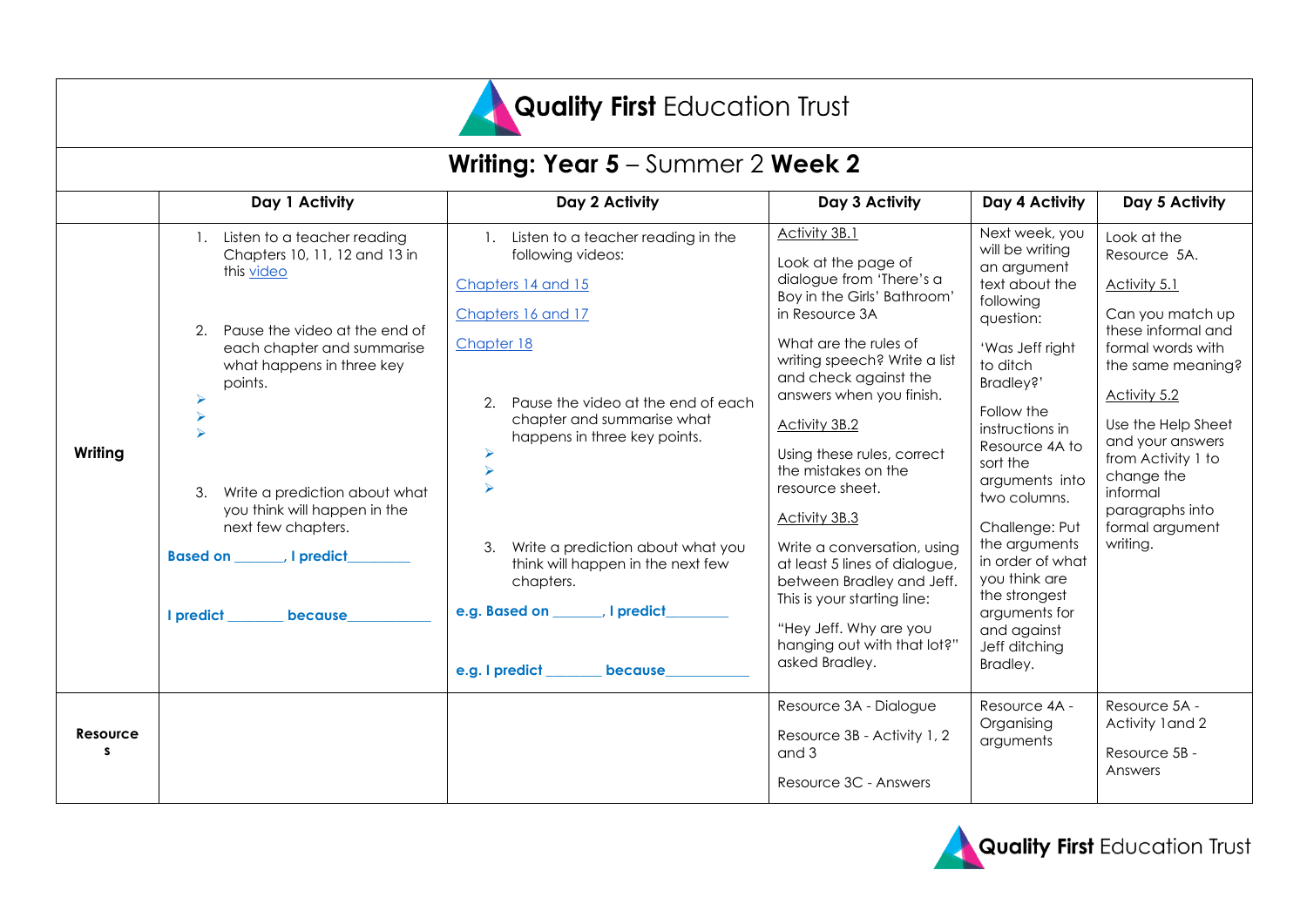

| <b>Reading: Year 5 - Summer 2 Week 2</b> |                   |                |                                                                                                                                  |                                                    |                                             |                                                    |                                          |
|------------------------------------------|-------------------|----------------|----------------------------------------------------------------------------------------------------------------------------------|----------------------------------------------------|---------------------------------------------|----------------------------------------------------|------------------------------------------|
|                                          |                   |                | Day 1 Activity                                                                                                                   | Day 2 Activity                                     | Day 3 Activity                              | Day 4 Activity                                     | Day 5 Activity                           |
|                                          |                   | Whole<br>class | Chapter 26 - Israel Hands                                                                                                        | Chapter 27 - Pieces of Eight                       | Chapter 28 - In the Enemy's<br>Camp         | Chapter 29 - The Black Spot<br>Again               | Chapter 30 - On Parole                   |
| R<br>е<br>a<br>d<br>g                    | n<br>d<br>е<br>р  | $\ast$         | Maya Moore: Basketball<br>Star<br>Chapter 1                                                                                      | Maya Moore: Basketball<br><b>Star</b><br>Chapter 2 | Maya Moore: Basketball<br>Star<br>Chapter 3 | Maya Moore: Basketball<br><b>Star</b><br>Chapter 4 | Maya Moore: Basketball Star<br>Chapter 5 |
|                                          | е<br>n.<br>d<br>е | $***$          | <b>Back on the Beam</b><br>Chapters 1 & 2                                                                                        | <b>Back on the Beam</b><br>Chapters 3 & 4          | <b>Back on the Beam</b><br>Chapters 5 & 6   | <b>Back on the Beam</b><br>Chapters 7 & 8          | <b>Back on the Beam</b><br>Chapter 9     |
|                                          | n                 | ***            | Rainforest food chains<br>Pages 1-8                                                                                              | Rainforest food chains<br>Pages 8-16               | Rainforest food chains<br>Pages 16-24       | Rainforest food chains<br>Pages 24-34              | Rainforest food chains<br>Pages 34-44    |
| <b>Spelling</b>                          |                   |                | correspond<br>criticise<br>curiosity<br>definite<br>desperate                                                                    |                                                    |                                             |                                                    |                                          |
|                                          |                   |                | Challenge: Choose 5 more words from the Year 5 spelling list and practise spelling those. Use the school strategies to help you. |                                                    |                                             |                                                    |                                          |

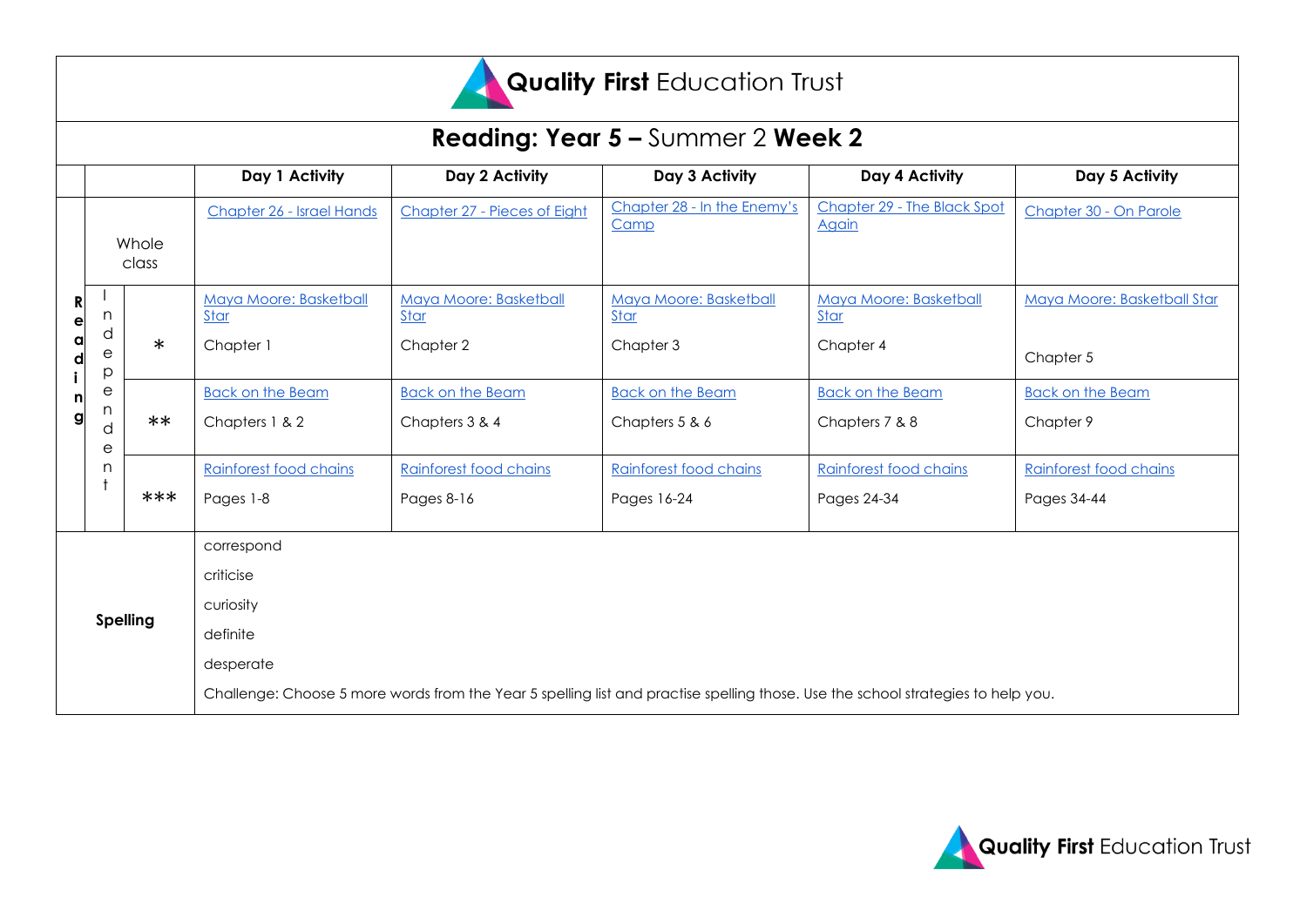"Uh-oh," Bradley said. "Here come those ging again. Try not to say hello to them." "Hello, Jeff," said Lori. "Hello," said Jeff. "Hi," said Melinda. "Hi," said Jeff. "Hi, Jeff," whispered Colleen. "Hi," whispered Jeff. Lori laughed as the three girls walked away. Jeff shrugged. "I can't help it," he said sadly. "Let's go beat them up!" said Bradley. "Then they won't say hello to you anymore." He started after them, but Jeff didn't follow. "C'mon," Bradley urged. "Girls are easy to beat up. You just have to hit them once, and they cry and run away."

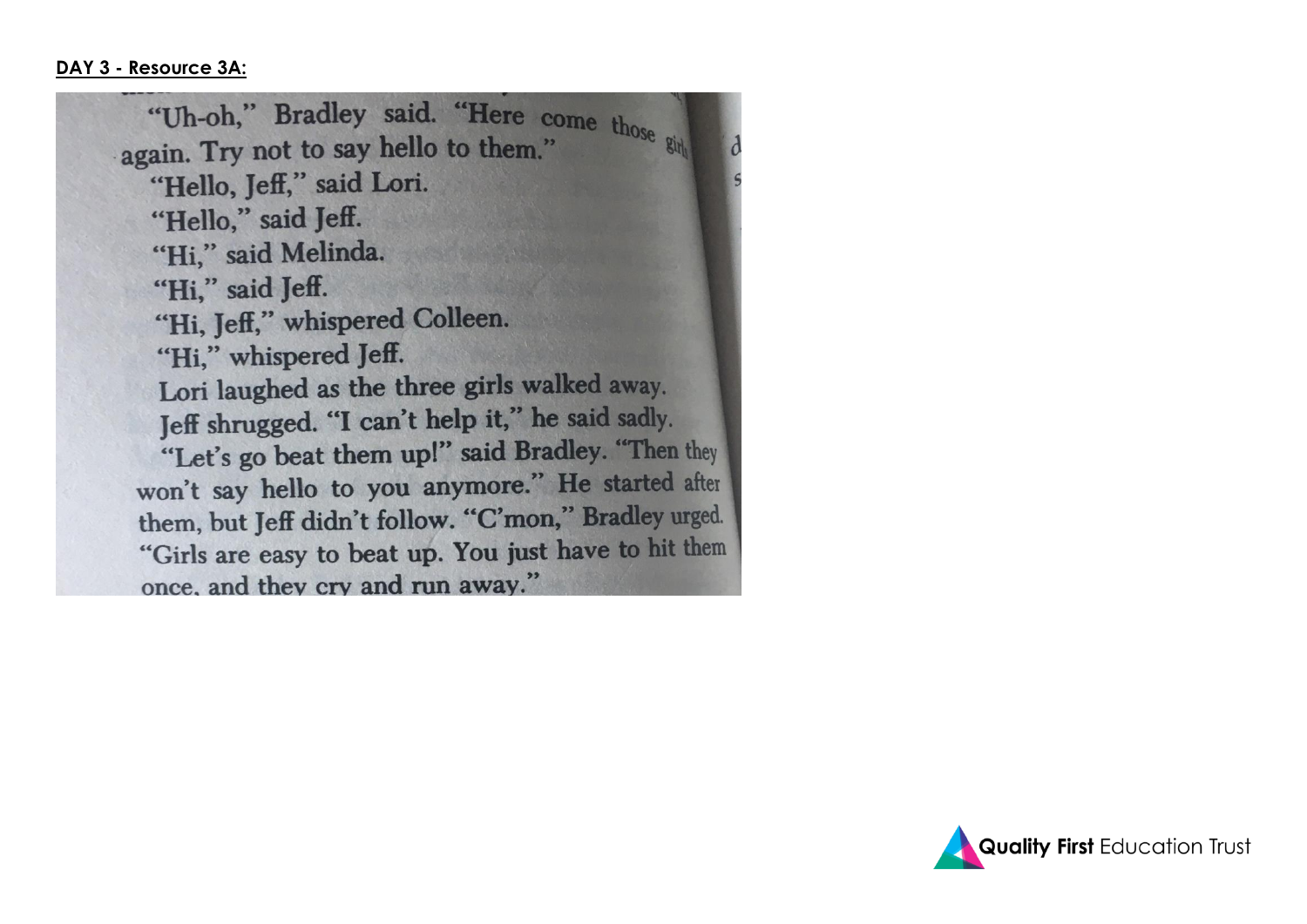### **DAY 3 - Resource 3B: Activity 3B.1**

Using the text above, write a list of 5-6 rules we have for writing speech or dialogue. Remember to check your work against the answer sheet at the bottom of this document.

### **Clues:**



# **Activity 3B.2 Can you correct this piece of dialogue? There are 6 mistakes in total.**

"Not now, said Jeff. "why not?" asked Bradley "Everyone will see us. We'll get in trouble" answered Jeff.

"You're right. Let's get them after school." Said Bradley.

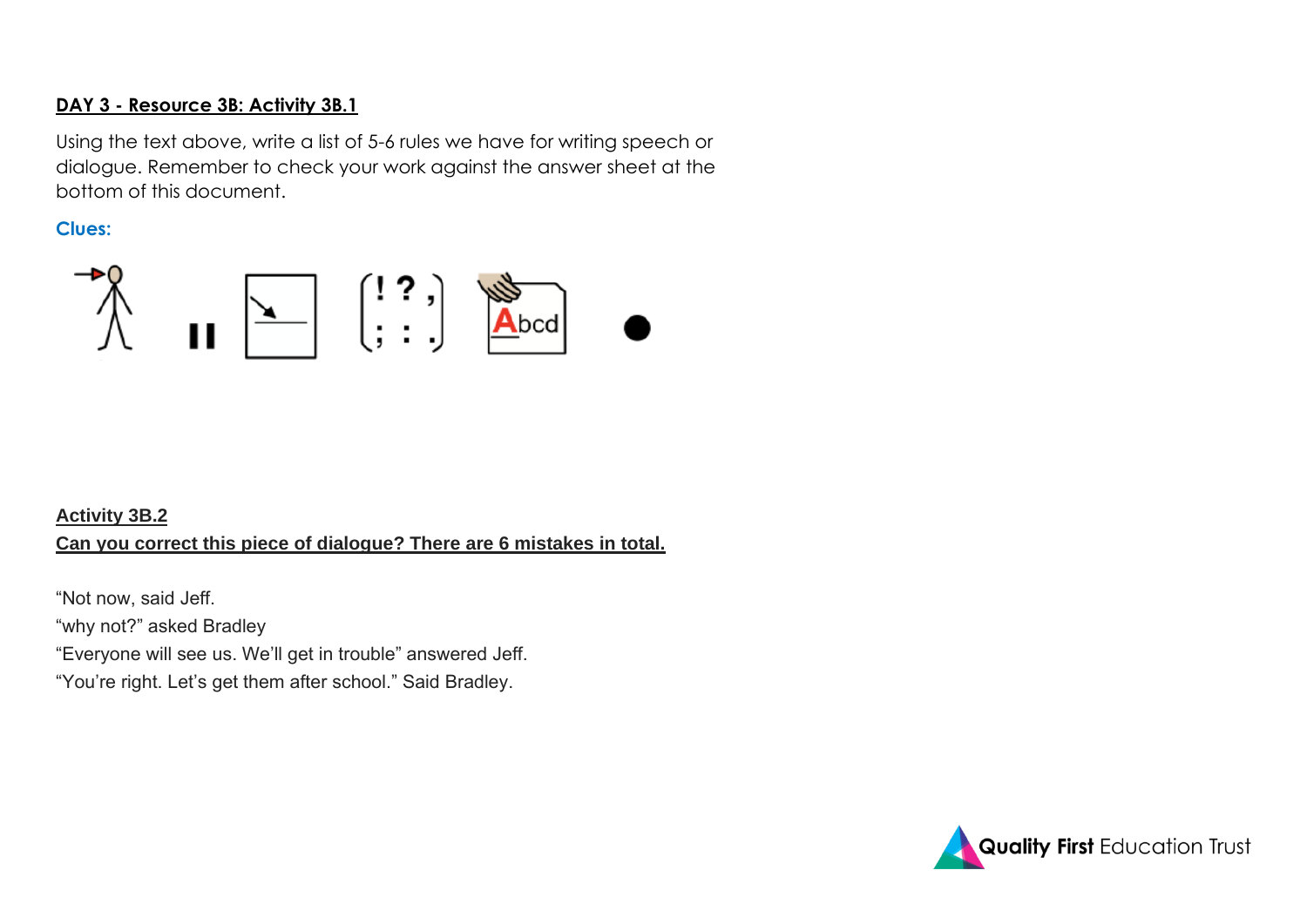### **Activity 3B.3**

Write a conversation, using at least 5 lines of dialogue, between Bradley and Jeff.

This is your starting line:

"Hey Jeff. Why are you hanging out with that lot?" asked Bradley.

**\_\_\_\_\_\_\_\_\_\_\_\_\_\_\_\_\_\_\_\_\_\_\_\_\_\_\_\_\_\_\_\_\_\_\_\_\_\_\_\_\_\_\_\_\_\_\_\_\_\_\_\_\_\_\_\_\_\_\_\_\_\_\_**

**\_\_\_\_\_\_\_\_\_\_\_\_\_\_\_\_\_\_\_\_\_\_\_\_\_\_\_\_\_\_\_\_\_\_\_\_\_\_\_\_\_\_\_\_\_\_\_\_\_\_\_\_\_\_\_\_\_\_\_\_\_\_\_**

**\_\_\_\_\_\_\_\_\_\_\_\_\_\_\_\_\_\_\_\_\_\_\_\_\_\_\_\_\_\_\_\_\_\_\_\_\_\_\_\_\_\_\_\_\_\_\_\_\_\_\_\_\_\_\_\_\_\_\_\_\_\_\_**

**\_\_\_\_\_\_\_\_\_\_\_\_\_\_\_\_\_\_\_\_\_\_\_\_\_\_\_\_\_\_\_\_\_\_\_\_\_\_\_\_\_\_\_\_\_\_\_\_\_\_\_\_\_\_\_\_\_\_\_\_\_\_\_**

**\_\_\_\_\_\_\_\_\_\_\_\_\_\_\_\_\_\_\_\_\_\_\_\_\_\_\_\_\_\_\_\_\_\_\_\_\_\_\_\_\_\_\_\_\_\_\_\_\_\_\_\_\_\_\_\_\_\_\_\_\_\_\_**

## **Resource 3C: Answers for Resource 3B**

#### **Activity 1 possible answers**

- 1. Each new character's **speech** starts on a new line.
- 2. **Speech** is opened with **speech marks.**
- 3. **The speech** starts with a **capital.**
- 4. The **speech** ends with a **comma, exclamation mark or question mark.**
- 5. After the punctuation (comma, exclamation mark or question mark), you need to close the speech with **speech marks.**
- 6. Write **who said it** and then use a **full stop.**

### **Activity 2 answers**

"Not now,**"** said Jeff.

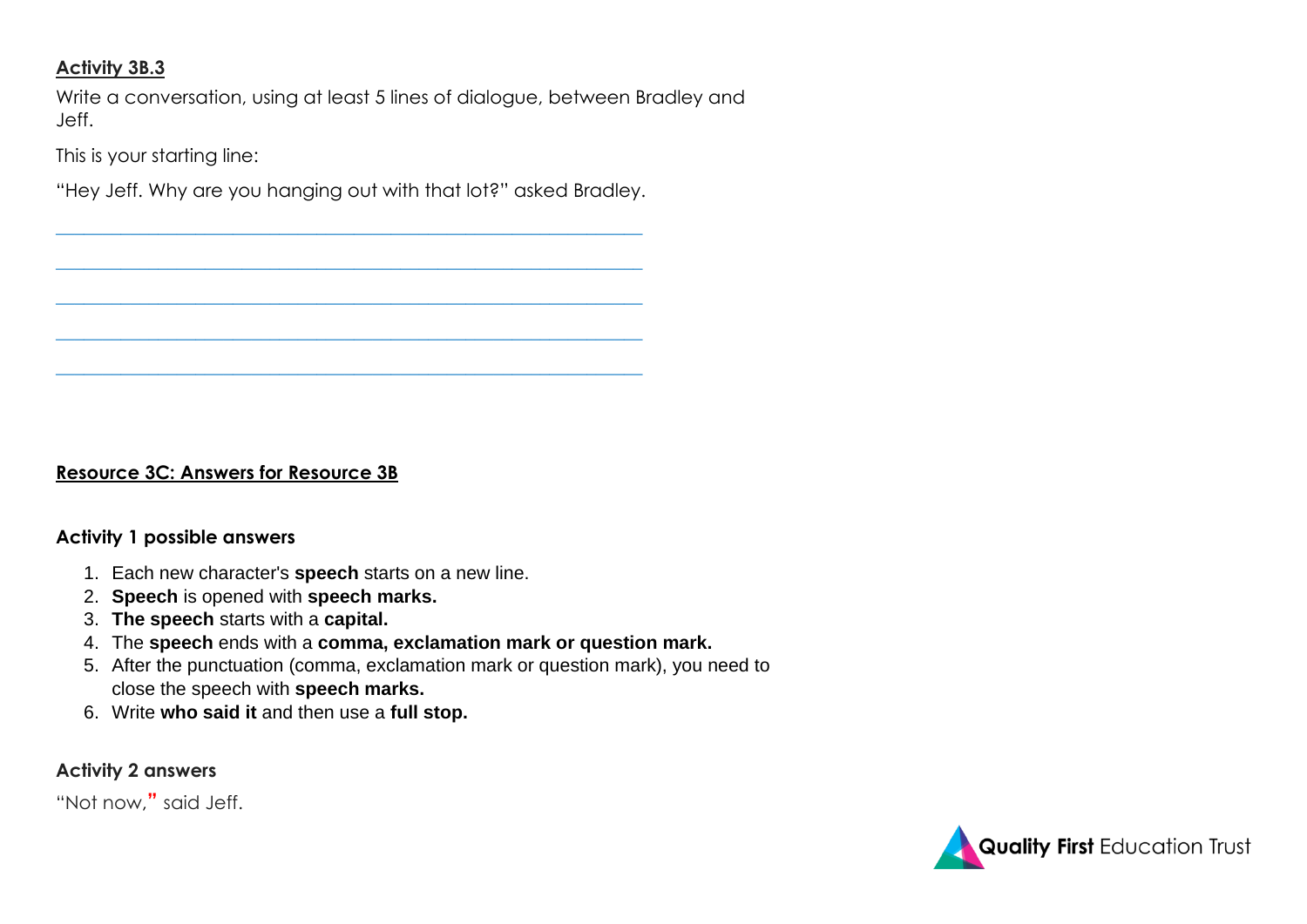"**W**hy not?" asked Bradley.

"Everyone will see us. We'll get in trouble**,**" answered Jeff. "You're right. Let's get them after school**,**" **s**aid Bradley.

### **DAY 4 - Resource 4A: Organising an argument**

Sort the arguments into two columns. The first column is for evidence that shows **Jeff was right**, and should ditch Bradley, and the second column is for evidence that **Jeff was wrong**, and shouldn't ditch Bradley. You may want to add some of your own ideas to these columns too.

## **(Two have been done already as an example)**

Challenge: Put the arguments in order of what you think is the strongest argument for and against Jeff ditching Bradley.

| <b>Bradley is glad to finally have a friend.</b> | Jeff could teach Bradley to be more    | <b>Bradley suggests doing things that make</b> |
|--------------------------------------------------|----------------------------------------|------------------------------------------------|
| Friendships are really important for             | polite. For example, he has already    | Jeff uncomfortable; for example, going         |
| people. Children don't just learn from           | I taught him that whenever anyone says | Into the girls' bathroom. Friends should       |

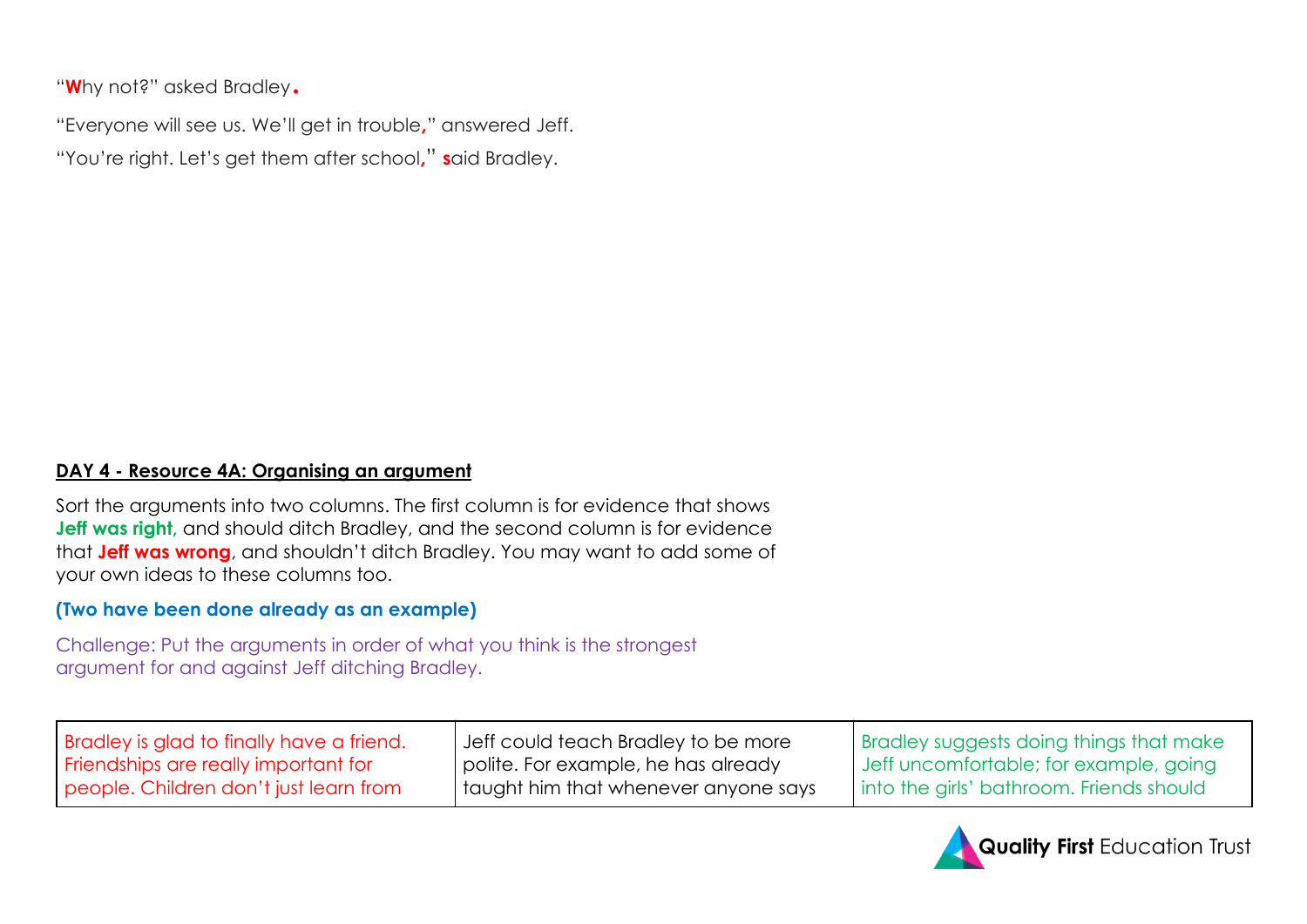| adults. They need to have positive<br>friendships in their lives.                                                                                                                                                                         | 'hello' it's polite to say hello back to them.                                                                                                                                       | support you and not make you do things<br>that you know are wrong.                                                                                                                                                                 |
|-------------------------------------------------------------------------------------------------------------------------------------------------------------------------------------------------------------------------------------------|--------------------------------------------------------------------------------------------------------------------------------------------------------------------------------------|------------------------------------------------------------------------------------------------------------------------------------------------------------------------------------------------------------------------------------|
| Jeff is a positive influence on Bradley.<br>Bradley is thinking about doing their<br>homework together which shows that he<br>is starting to open up. If Jeff is friends with<br>him, Bradley might start trying harder with<br>his work. | Robbie and the other boys call Jeff<br>'Fishnose'. Are they any better than<br><b>Bradley?</b>                                                                                       | Bradley once threatened to spit on Jeff<br>and took money off him. He also wants to<br>get into fights with the girls. This is<br>aggressive behaviour and Jeff should play<br>with other children that won't make him<br>be mean. |
| Jeff is a young boy and shouldn't have<br>the responsibility of changing another<br>child's behaviour. That is the responsibility<br>of teachers, counselors and parents.                                                                 | Bradley is really fun, and he shows a lot of<br>kindness when he plays with his toys. If Jeff<br>gives him another chance, then he could<br>have a great, fun, kind friend for life. | Bradley doesn't want Jeff to have other<br>friends. It is important for Jeff to have<br>other friends that share his interests, such<br>as basketball. People shouldn't feel like<br>they can only have one friend.                |
| Bradley told his mum that Jeff had hit him.                                                                                                                                                                                               | Everyone deserves a second chance. If<br>you're kind to people, they are often kind<br>back. It can take time, but it is worth it<br>over all.                                       | Brian and Robbie are rude to Bradley and<br>Jeff joins in. Will they have a negative<br>influence on him?                                                                                                                          |

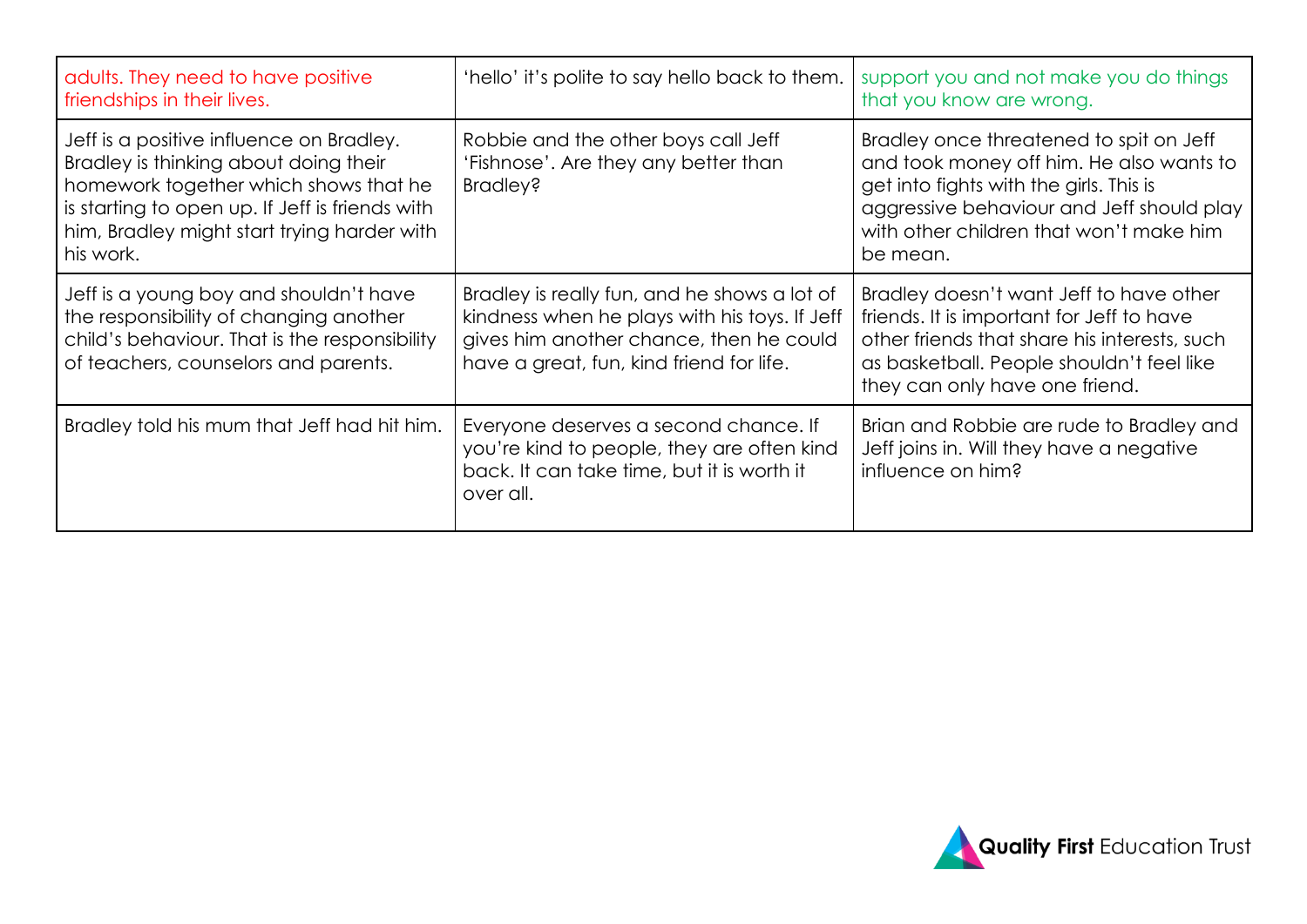# **Day 5 - Resource 5A: Converting informal to formal language**

### **Activity 1**

**Can you match up these informal words to their formal synonyms?**



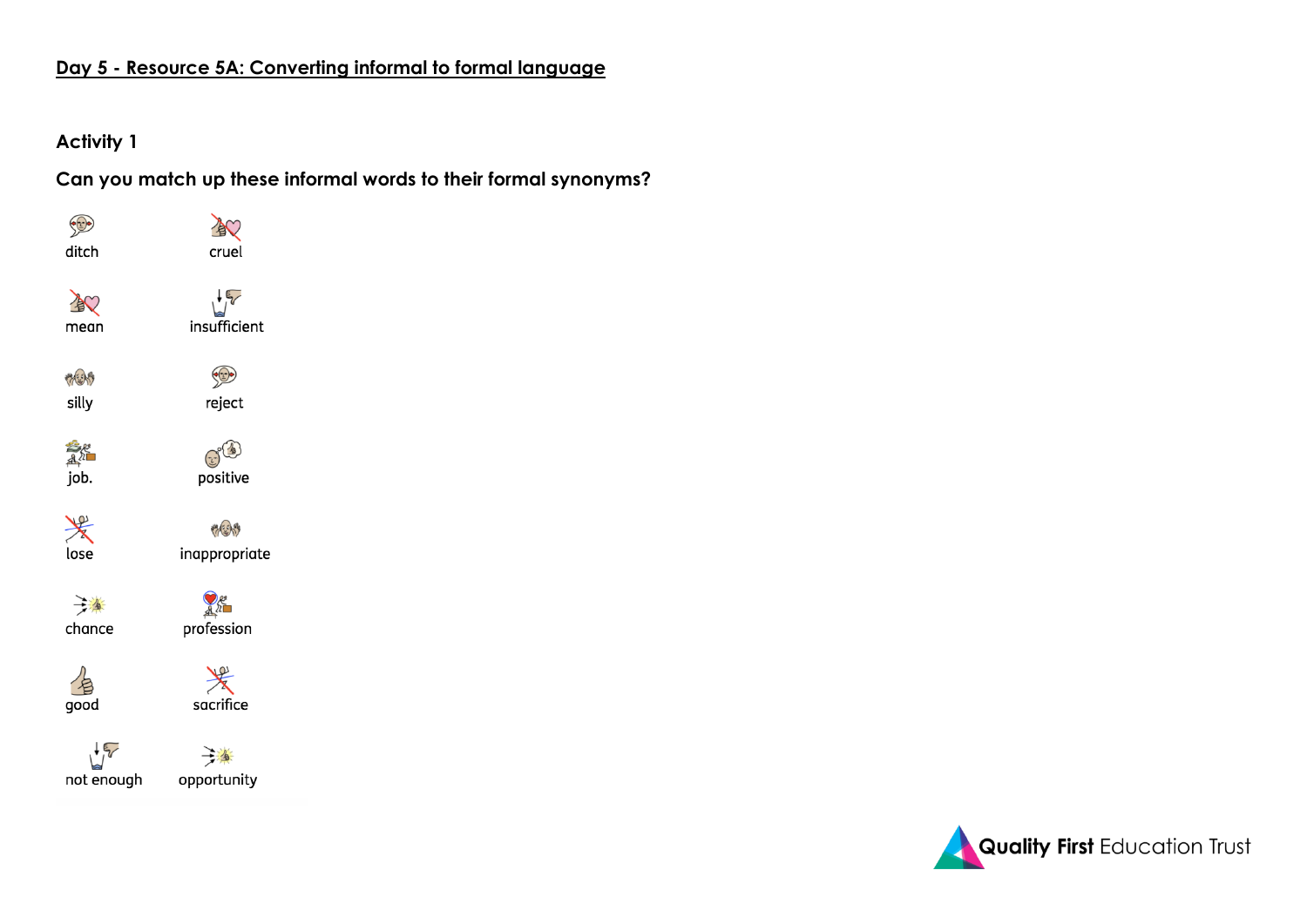## **Activity 2**

## **Can you convert this informal writing into a more formal text? Use the help sheet below and your work from Activity 1 to help you.**

I think Jeff should ditch Bradley because Bradley has been mean to him in the past. Also, he wants to do silly things like going into the girls' bathroom which makes Jeff feel weird. In her job as a counsellor, Carla should be helping Bradley and Jeff should give up on their friendship.

But I think he shouldn't ditch him because Bradley deserves a second chance. And Bradley does have a good heart and deep down he wants to do the right thing. And I believe Bradley hasn't had enough good friendships to help him have confidence.

## **Here are 5 help rules to help you to write formally:**

1)Formal writing does not usually use apostrophes for omission; for example, 'would have' instead of 'would've'

2) Formal writing is often written in impersonal language; for example, instead of saying 'I believe' you might say 'Many people believe', 'some people suggest' or 'other people argue that'

3) Formal writing uses formal language- see Activity 1 for examples

4) Formal writing often uses conjunctions to link points. Instead of 'and' or 'also' you can use 'furthermore', 'in addition', or 'moreover' and instead of 'but' you can use 'however', 'on the other hand' or 'in contrast'. Instead of 'because' you can try 'due to the fact that'.